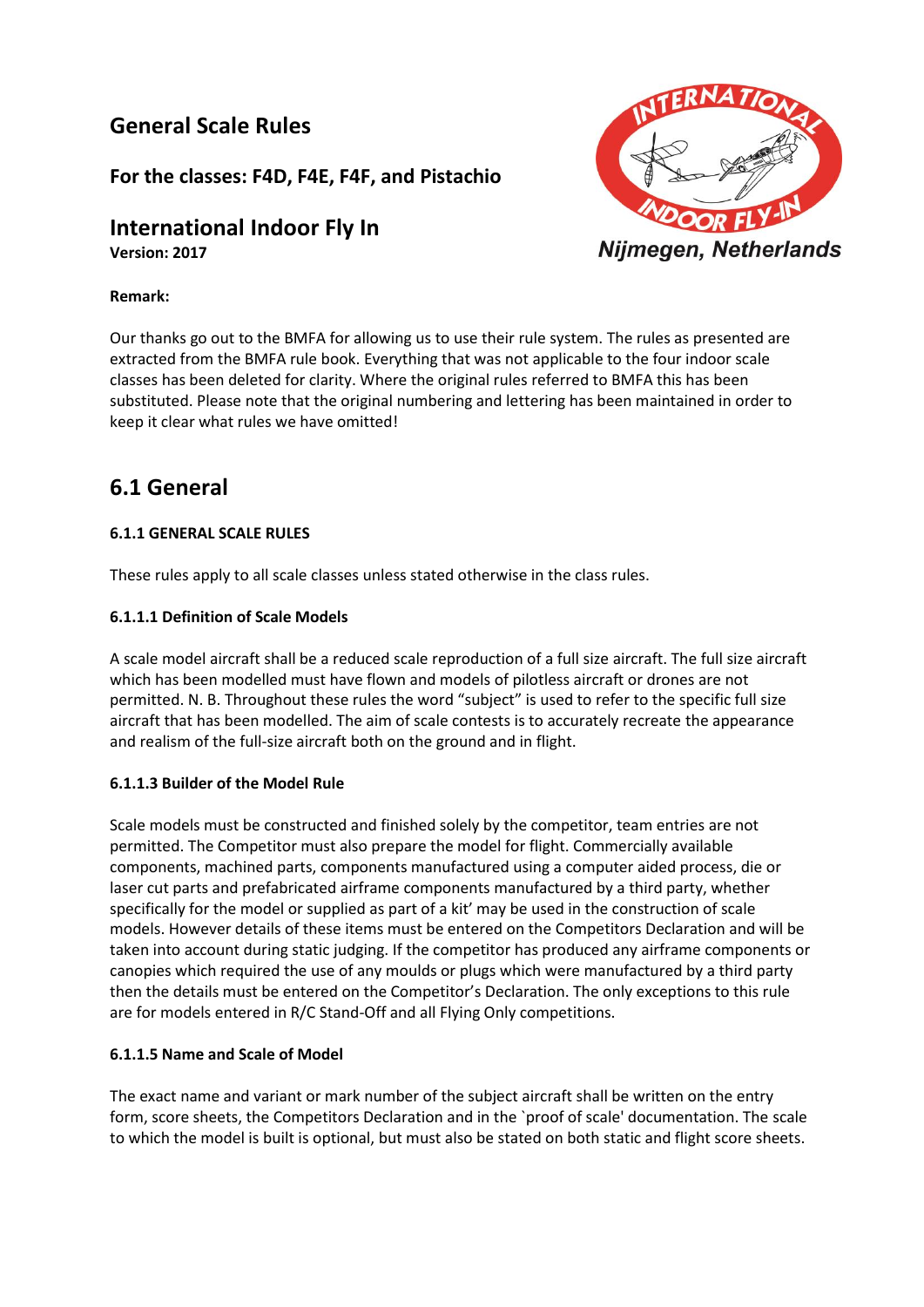## **6.1.1.6 Competitor's Declaration**

The Competitor must complete and sign a declaration that his model conforms to the current requirements and rules appropriate to the class of model. Because rules may be subject to change on an annual basis the declaration must be made on the current proforma.

Declaration forms for Free Flight classes are available from the Scale Competition Secretary or the forms can be downloaded from the Scale Technical Committee website at www.scalebmfa.co.uk. Any components of the model including any moulds or plugs used to produce such components and also including components produced using a computer aided process, which are NOT entirely manufactured by the competitor, must be listed on the Competitors Declaration. The only exceptions are Engines, electrical/electronic equipment and fixings e.g. nuts, bolts, screws etc which need not be declared.

## **6.1.1.8 Judges**

The organiser shall appoint at least two flight judges and where appropriate at least two static judges

Flight Judges should have a good general knowledge of the typical performance limitations of different categories of full size aeroplanes. Clearly judges cannot be expected to possess detailed knowledge of the performance and limitations of all aeroplanes likely to be modelled but judges should be aware of their generic differences.

Static Judges must discount any prior or special knowledge of the subject aircraft and the scale accuracy of the model must be assessed solely on the documentation submitted by the competitor.

As soon as practicable after each flight, the flight scores should be calculated and made available to the competitors. Static judges will retain the static score sheets until all BMFA Scale Rules Effective January 2017 5 models have been static judged and only then will the scores be calculated and released to the competitors. Competitors are not permitted to question their marks with judges or officials during the event, unless submitting a formal protest.

After the results have been announced and subject to the agreement of the judge or judges in question, competitors are free to discuss any aspect of their model and their flight performance.

## **6.1.1.9 Protests and Appeals**

(a) Any competitor wishing to register a protest must do so at the event to the Contest Director

(b) If not satisfied with the CD's decision the competitor must, at the event, hand him the protest in writing, together with a fee of double the standard entry fee. The CD will then immediately empanel a jury of three persons to deal with the protest.

(c) The jury's decision is final.

(f) If the written protest or the appeal is upheld, the protest fee will be returned.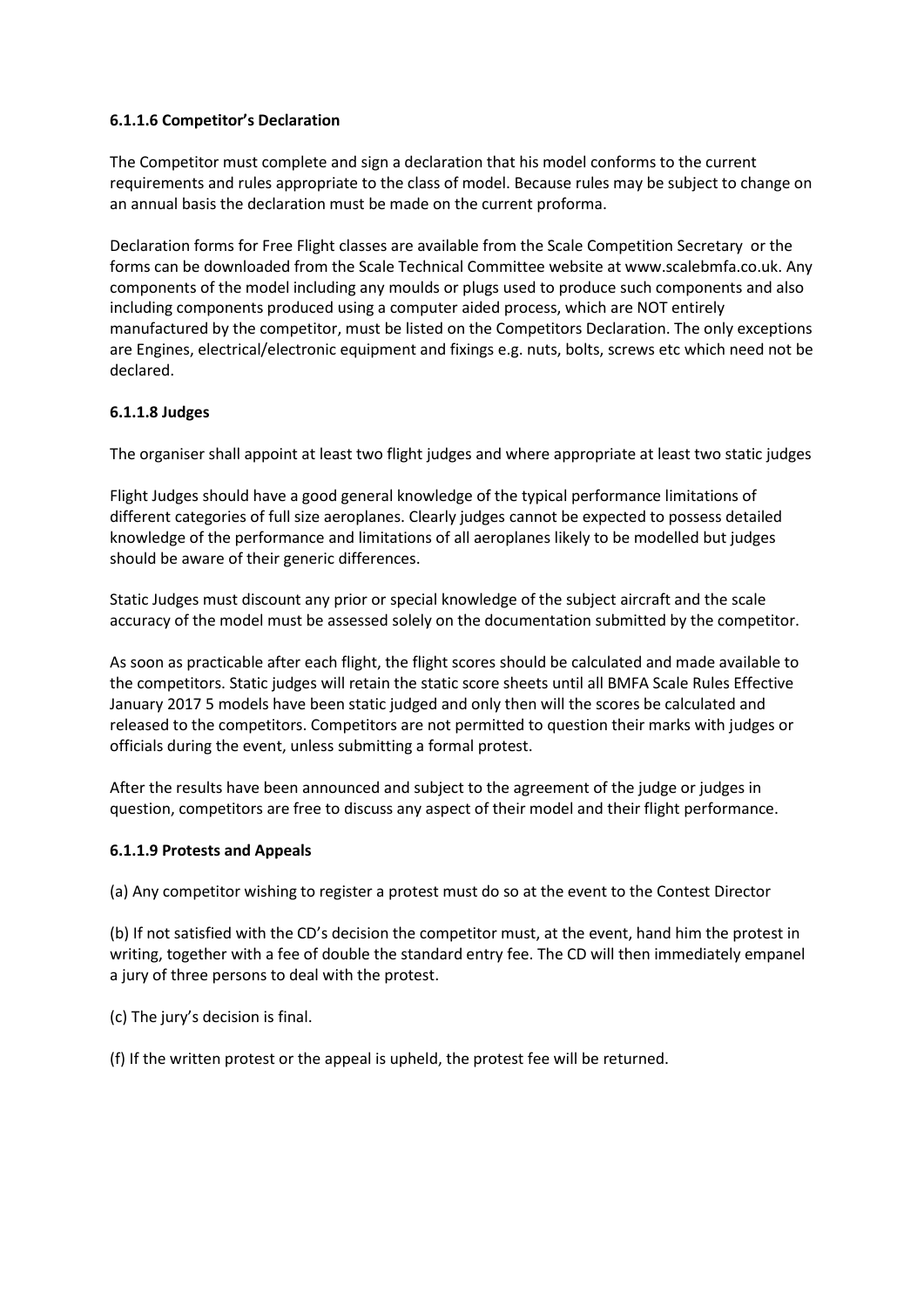## **6.1.1.10 Scoring System**

The order of merit for scale competitions is decided on a final score which is normally made up from flying and static elements in equal proportions. This is achieved by ensuring that the number of Flight judges is equal to the number of Static Judges, but in the event that this is not possible the CD is responsible to ensure that the scores are suitable factored.

Exceptions to this rule are detailed in the appropriate class rules and certain events identified as 'flying only' which do not have a static element in the final score.

All scoring is to be on the prescribed score sheets which are available from the Contest Director.

Static and Flight judges shall award **marks** from 0 to 10 inclusive for each item or manoeuvre using increments of 0.1 of a mark

Where a coefficient (K-factor) is noted, the **score** for each item is then calculated by multiplying the marks awarded by the K-factor.

#### **Static Score**

The static score shall be the sum of the scores awarded by all Static Judges.

The Static Score can only be used in the calculation for the final competition result when the model aircraft has completed an official flight.

#### **Flight Score**

The flight score shall be the sum of the scores awarded by all the Flight Judges.

The scores in an official round can only be used in the final competition result if all competitors had an equal opportunity for a flight in that round.

#### **Final Scoring/Competition Results**

Unless otherwise stated in the class rules, the final score shall be the sum of the static score and the average of the two best flight scores.

If only one round is flown, the single flight score will count.

#### **6.1.1.14 Helpers**

Each competitor is permitted one helper during a flight. An additional helper may assist with engine starting and pre-flight preparation should the competitor require this. In the case of multi-engine models, one additional helper is permitted to assist in the starting of engines. All but one helper must retire clear of the flying area before the take-off commences.

#### **6.1.1.16 Dummy Pilot**

If the pilot of the subject aircraft is visible from the front or from the side during flight, a dummy pilot of scale size and shape should be equally visible during flight in the model. If such a pilot is not fitted, the total flight score shall be reduced by 10%.

The dummy pilot may be present during static judging but shall not be taken into account.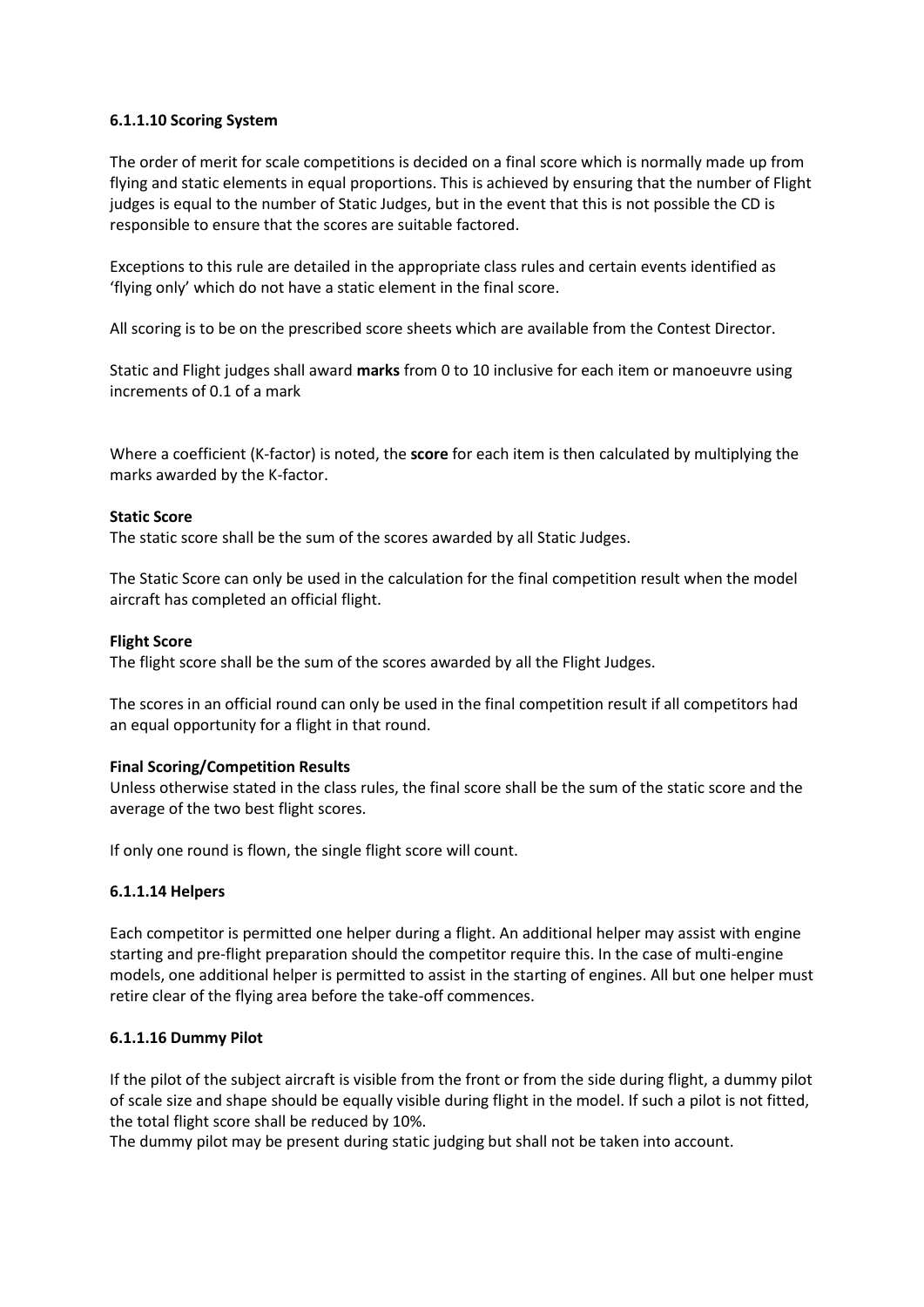## **6.1.1.17 Propellers**

Models of propeller driven aeroplanes may have the scale propeller/s replaced with a flight propeller/s of any shape and form.

If the model is fitted with a spinner/s when static judged, the scale spinner/s may also be replaced with a flight spinner/s but this/these must be of the same size, shape and colour as the scale spinner/s.In this event these flight spinner/s must also be presented with the model for static judging.

If a model of a multi-engine aircraft uses non-powered (windmilling) propellers, these must not be changed between static and flying. Features such as, for example, the small generator propeller on the nose of an aircraft such as a Me163, must likewise not be changed for flying propellers.

For rubber powered aircraft the removable nose block with thrust bearing may be considered as part of the flying propeller. The flight nose block must be similar in appearance to the static nose block and should be presented with the model for static judging

Metal-bladed flying propellers are forbidden.

## **6.1.1.18 Droppable Stores or Ordnance**

Stores that are to be released from the model in flight must be presented for static judging but may be replaced before flying by simpler examples of the same size and colour. Explosives or incendiary devices must not be carried or released from the model.

#### **6.1.1.19 Take-off aids**

All models shall become airborne in the manner of the subject full size aircraft.

Models of seaplanes and floatplanes, in all classes, may use wheels or wheeled dollies for take-off in the absence of suitable water surface conditions. A similar consideration also applies to models fitted with skis. Deviation from scale, through inclusion of permanently-attached wheels, skids or similar non scale devices in the model structure shall, in this case, be disregarded during static judging.

Free flight models may be hand launched, in which case the take-off shall score zero.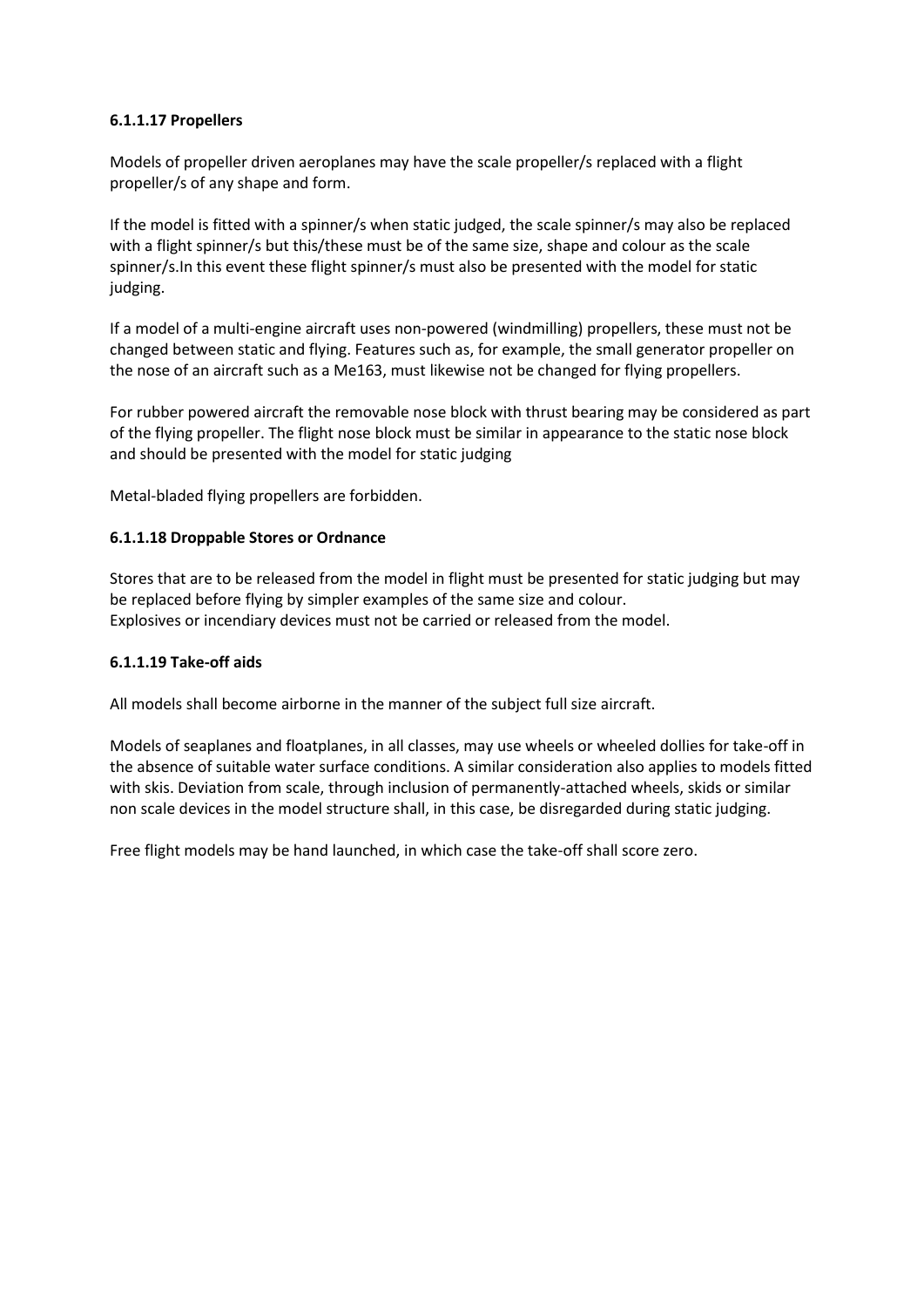# **6.1.2 STATIC JUDGING**

#### **These rules apply to all scale classes unless stated otherwise in the class rules**

## **6.1.2.1 Proof of Scale**

Proof of scale is the responsibility of the competitor.

The documentation provided should be as comprehensive as possible if a high static score is to be achieved. Any feature of the model which is not supported by documented evidence will not be marked.

## **6.1.2.2 Documentation**

(a) Proof of Scale Accuracy (outline) This must be in the form of photographs or printed reproductions and drawings.

(i) Photographic evidence:

At least three different photographs or printed reproductions of a full size aircraft which must be the same type and mark number as the actual subject aircraft being modelled.

Each of these photographs or printed reproductions, which need not be originals, must show the complete aircraft, preferably from different aspects and with a minimum aeroplane image size of 150mm.

At least one photograph or printed reproduction must show the actual subject aircraft modelled.

Photographs of the model are not permitted unless the model is posed alongside the subject aircraft and the photo used as proof of colour.

Additional photographs used as evidence of scale detail or markings may be of any size.

Photographs based on digital files may be resized or cropped, but the use of photographs which show evidence of being enhanced or manipulated shall result in disqualification.

(ii) Scale Drawings:

Accurate scale drawing(s) of the full-size aircraft that show at least the 3 main aspects of Side View, Upper Plan View and Front End View. These drawings must be to a common scale giving a minimum wing span of 250 mm (150 mm minimum for Indoor and Free Flight classes), and a maximum wing span of 500 mm. If the fuselage is longer than the wingspan, these measurements will be made on the fuselage drawing.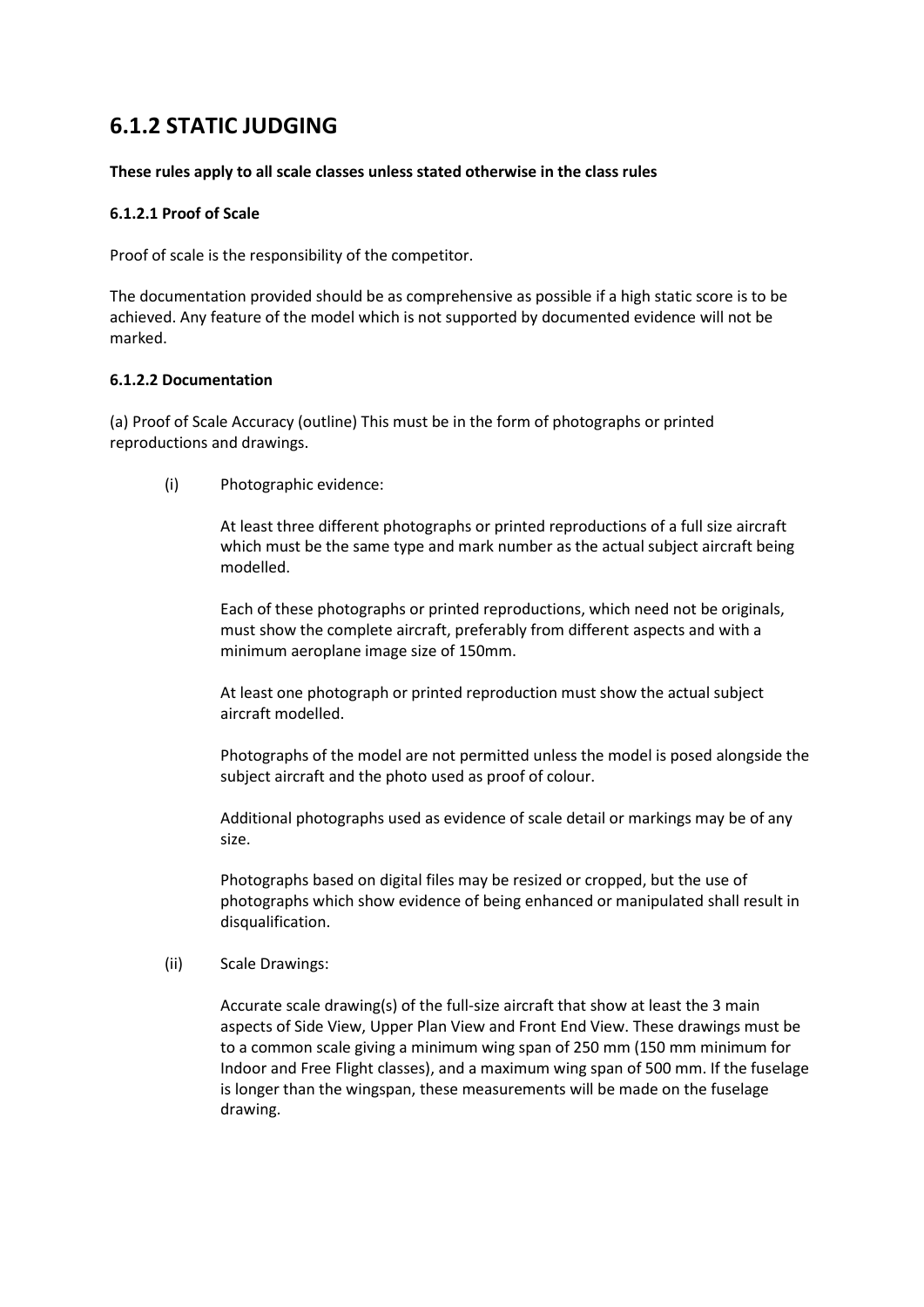Unpublished drawings produced by the competitor or other draftsman are not acceptable unless certified accurate in advance of the contest by an authoritative source such as the BMFA Scale Technical Committee, the builder of the original aircraft, or other competent authority.

## (b) Proof of Colour:

Correct colour may be established from colour photographs, from published descriptions, from samples of original paint, or from published colour drawings. For the F4 classes written descriptions must be accompanied by colour chips certified by a competent authority.

## (c) Proof of Markings

This may be in the form of colour photographs (which may be the same as those supplied for outline), or published colour illustrations from books or magazines. Black and white photos or illustrations are acceptable if accompanied by suitable colour samples. Published descriptions are also acceptable when accompanied by examples of markings used on similar types. Evidence of all the markings including their position on the subject aircraft must be provided to avoid loss of marks.

## **6.1.2.3 Penalties for inadequate documentation**

Failure to provide sufficient or adequate proof of scale documentation will result in a reduction of marks as follows:

(a) Fewer than 3 full photos of prototype:

| <b>ZERO points for Scale Accuracy</b><br>Likely downmarking of Realism<br>Likely downmarking of Craftsmanship<br>Likely downmarking of Scale Detail | (6.1.2.5.1)<br>(6.1.2.5.4)<br>(6.1.2.5.5)<br>(6.1.2.5.6) |
|-----------------------------------------------------------------------------------------------------------------------------------------------------|----------------------------------------------------------|
| (b) Missing or unauthorised drawings:                                                                                                               |                                                          |
| <b>ZERO points for Scale Accuracy</b>                                                                                                               | (6.1.2.5.1)                                              |
| (c) No photo of subject aircraft:                                                                                                                   |                                                          |
| ZERO points for markings<br>Likely downmarking for Realism                                                                                          | (6.1.2.5.2)<br>(6.1.2.5.4)                               |
| (d) Incomplete colour documentation:                                                                                                                |                                                          |
| ZERO points for Colour                                                                                                                              | (6.1.2.5.3)                                              |